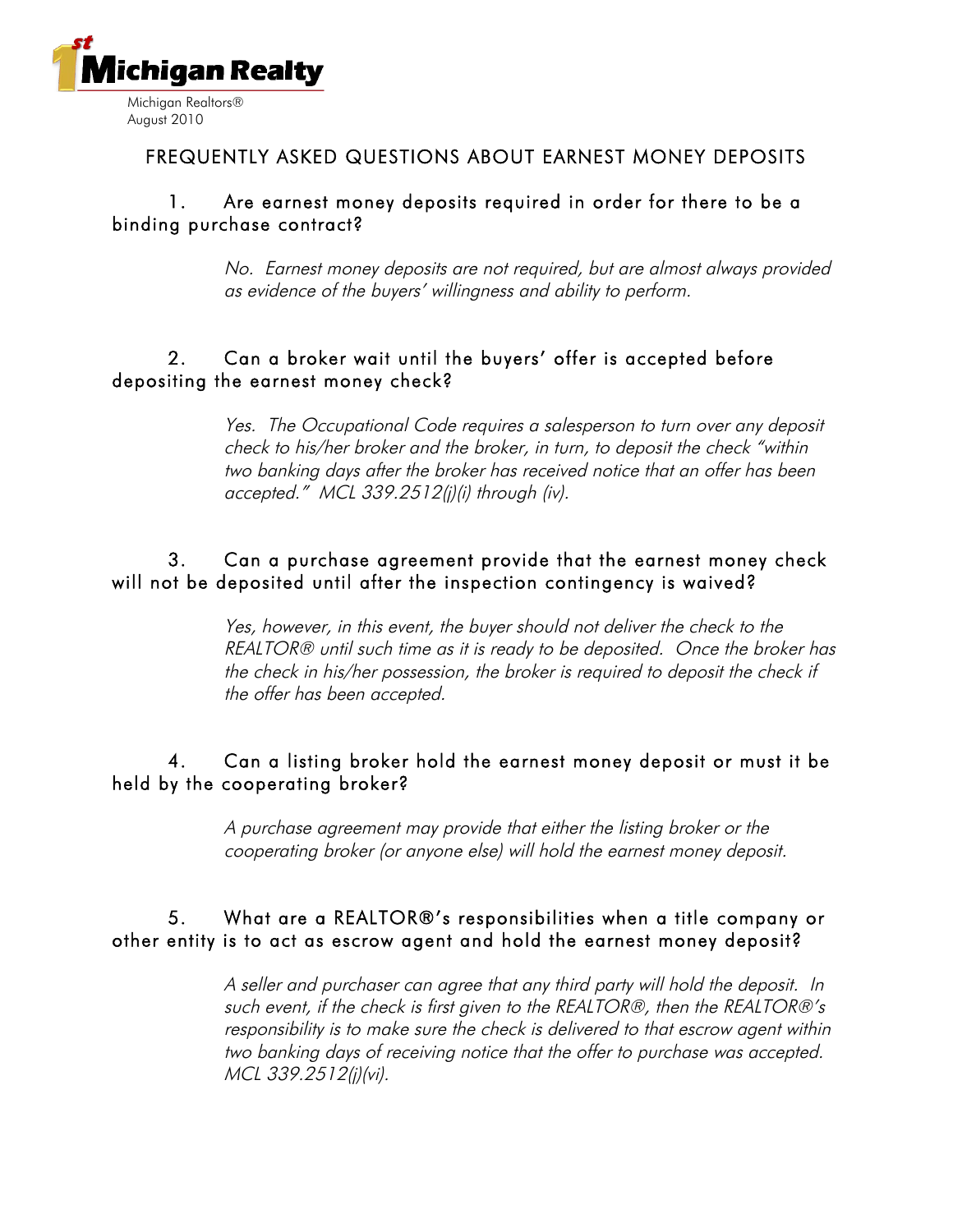## 6. Once a transaction falls through, does a broker need to get a written release from both parties before releasing the earnest money deposit?

For their own protection, it is always advisable for REALTORS® to obtain a written release from both parties prior to disbursing an earnest money deposit. However, the rules only require that a written release be signed if there is a dispute. Once a broker is aware that both sides claim a deposit, the rules require that the broker not disburse the funds until he has a written agreement signed by both parties or a court order. R 339.22313(6).

# 7. Can a broker require the parties to release the broker from any liability as a condition to releasing the earnest money deposit?

No. While most release agreement forms also contain language releasing the parties and the brokers from any further liability relating to this transaction and while such a release is desirable, the only agreement that a broker can require of the parties is an agreement as to how the funds will be disbursed.

# 8. What if an earnest money deposit check bounces?

A REALTOR®'s role as an escrow agent is a neutral role and, therefore, the REALTOR® should notify both parties if the buyers' earnest money check bounces.

9. My sellers' first sale transaction fell through and there is a dispute between the sellers and those buyers over the earnest money deposit. Must the sellers wait until this dispute is resolved before relisting their house?

> No. If both parties agree that the sale contract has been terminated and the only dispute is over who is entitled to the earnest money, the sellers may re-list their home.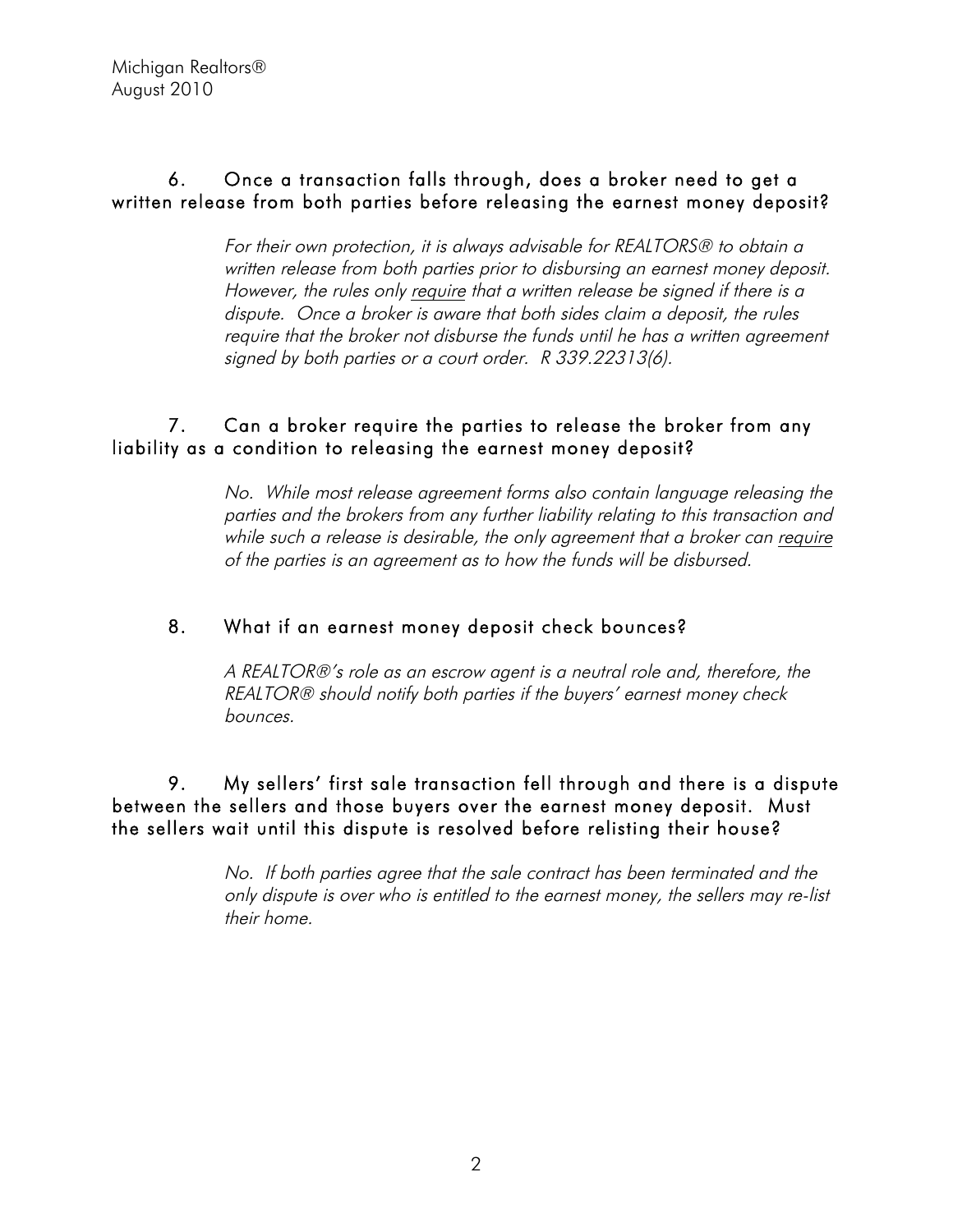## 10. My buyers are having second thoughts about going ahead with the purchase of a home. Can they just walk away from the transaction and forfeit their earnest money or are there other potential risks?

Some purchase contracts provide that in the event of a default by the buyers, the sellers' only remedy is to keep the buyers' earnest money deposit as "liquidated damages." However, many, perhaps most, purchase agreements provide that in the event the buyers default, the sellers can keep the earnest money deposit and sue the buyers for damages.

#### 11. I have money in my trust account from a failed transaction five years ago. I cannot locate either party to the transaction. What should I do with this money?

Unclaimed money "escheats" to the State. (Michigan Department of Treasury – Unclaimed Property Division – 517-636-5320.)

12. Five years ago, both the buyer and the seller claimed the earnest money in connection with a failed transaction. I did not hear anything on this until the buyer called recently and requested the money. Can I release the earnest money to the buyer without contacting the seller?

> Once a dispute has occurred, the rules require a REALTOR® to keep the earnest money deposit until the parties reach an agreement or until there is a court order directing the release of the funds. R 339.22313(6). After a dispute arises, there is no provision that allows a REALTOR® to release the deposit after a stated time period has elapsed.

13. Should the commission check that a broker receives at closing be deposited in the broker's trust account pending disbursement of the salesperson's portion of the commission?

> It is not necessary that a commission check be deposited in the broker's trust account and, in fact, it is at least arguable that a broker is prohibited from doing so by the rule that prohibits a broker from commingling his own business funds with trust funds. MCL 339.2512(j)(iii). Informally in the past, the Department has indicated that this practice is permissible so long as the funds are disbursed "immediately."